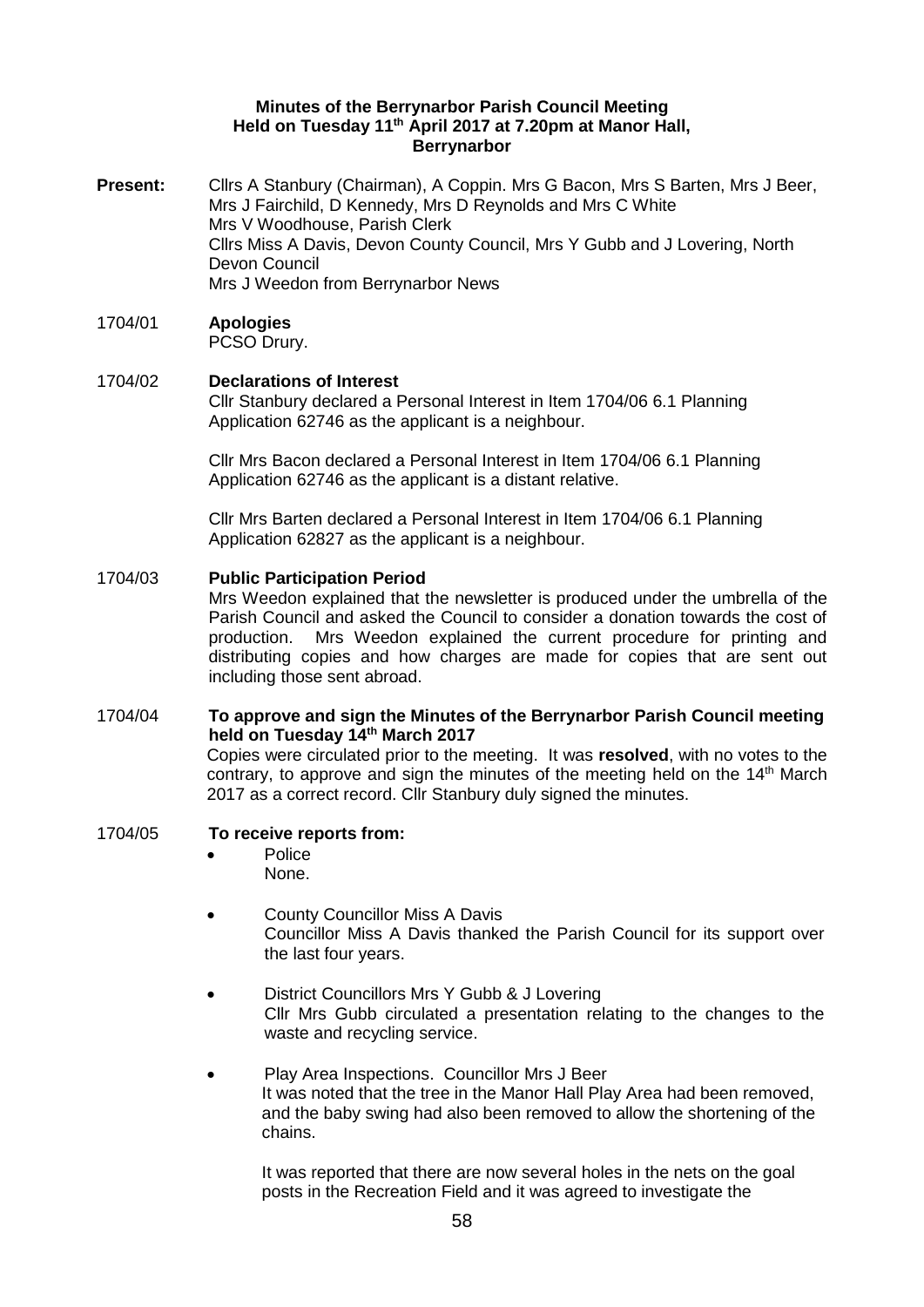possibility of stronger nets. It was noted that four of the Laurel plants in the new hedging had died.

- Councillor Mrs D Reynolds, Manor Hall Nothing to report.
- Footpaths Report Councillor Mrs White Nothing to report.
- Dog Exercise area Councillor Mrs White Nothing to report.
- Meetings/events attended by Councillors/Clerk Cllr Coppin had attended the New Councillors' Training which he had found to be informative.

Councillors reported back on the Code of Conduct Training which had been attended by Cllrs Stanbury, Mrs Barten, Mrs Bacon, and Mrs Fairchild the training was found to be informative and interesting.

#### 1704/06 **Planning & Planning Correspondence**

Planning Applications: to consider Planning Applications received to date 6.1 Planning Applications: to consider Planning Applications received to date None.

Cllrs Stanbury and Mrs Bacon declared a Personal Interest in the following item.

**62746** Extension to dwelling to create ancillary living accommodation Location: Higher Yetland, Combe Martin, Ilfracombe Applicant/Agent: Mr G Toms

It was **resolved**, with no votes to the contrary, to recommend APPROVAL.

Cllr Mrs Barten declared a Personal Interest in the following item.

**62827** Alterations and extension to dwelling Location: Hole Farm, Berrynarbor, Ilfracombe Applicant/Agent: Mr and Mrs Symes

It was **resolved**, with no votes to the contrary, to recommend APPROVAL.

6.2 Planning Decisions: The Planning Authority has given Approval for:

**62545** Siting of non-illuminated wooden B&B sign erected on a wooden post (additional plan) at start of access track for Home Barton Farmhouse, Barton Lane, Berrynarbor.

It was **resolved**, with no votes to the contrary, to note the information.

1704/07 **Matters to Note** (correspondence is available from the Clerk unless otherwise stated)

- Completion of Monthly Defibrillator report
- DALC's April newsletter
- Certificate of Lawfulness for Staddlestones, Sterridge Valley, Berrynarbor
- Submission of Local Council Award Scheme Foundation Level
- Award of grant under the Community Toilet Grant Scheme (information enclosed for Cllrs)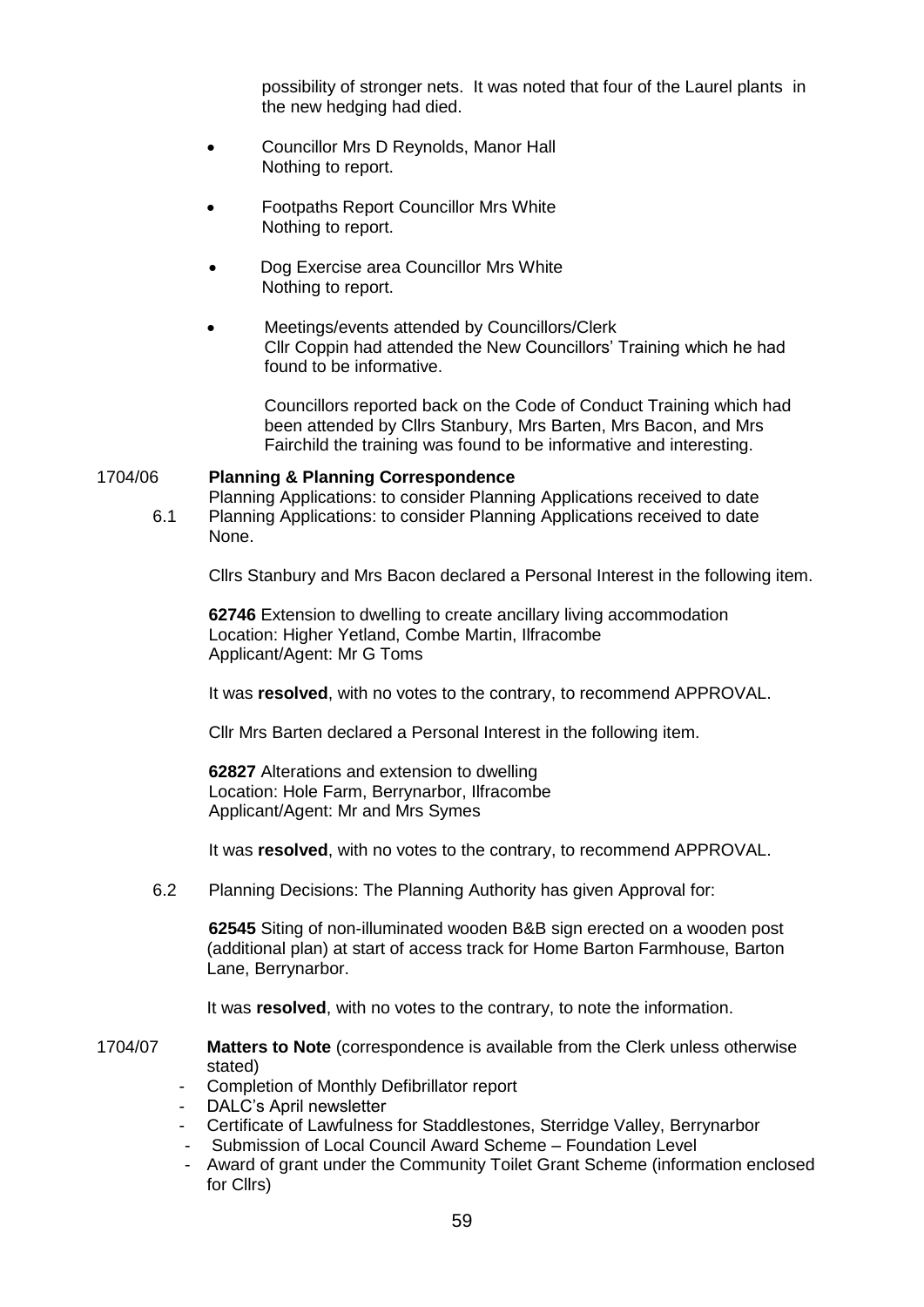It was **resolved**, with no votes to the contrary, to note the above.

#### 1704/08 **To approve payments and receipts to date**

The following payments were received: -

## **Payments 15th March 2017 – 11th April 2017**

| Clerk's April Salary (including Overtime of 8 Hours)      | £396 (Net) |
|-----------------------------------------------------------|------------|
| Expenses: Mileage  04/04/2017 20 miles @ 0.45 =           | £9.00      |
| 11/04/2017 39 miles $@$ 0.45 =                            | £17.55     |
| Court Expenses, Car Parking and Refreshments              | £51.45     |
| for Witnesses and Council representatives                 |            |
| Postage: $4 \times 2^{nd}$ class stamps @ 055 =           | £2.20      |
| Total:                                                    | £476.20    |
| <b>HMRC PAYE</b>                                          | £99        |
| Mr Stanbury, Car Parking for Court                        | £9.20      |
| Buckets and Sparkle, March Toilet Cleaning & Toilet Rolls | £136.99    |
| <b>Fremington Parish Council</b>                          | £4.20      |
| DALC, Subscriptions                                       | £188.24    |
| DALC, Training                                            | £30        |
| North Devon Journal, Advert                               | £510       |
| NALC, Award                                               | £60        |
| Mrs S Squire, Training                                    | £2.75      |
| <b>British Gas, Electricity</b>                           | £5.88      |
| <b>British Gas, Electricity</b>                           | £10.22     |
| Berry Arboriculture, Removal of Tree in Manor Hall        | £180       |
| Play Area                                                 |            |
| <b>Payments total:</b>                                    | £1,712.68  |
| Receipts 14th March 2017 - 11th April 2017                |            |
| DCC, P3                                                   | £600       |
| DCC, Grant Funding                                        | £2,000     |
| Interest                                                  | £0.67      |
| <b>Receipts total:</b>                                    | £2,600.67  |

It was **resolved**, with no votes to the contrary, to approve the above payments.

#### 1704/09 **To receive budget review**

The budget review and bank reconciliation were circulated prior to the meeting and it was **resolved**, with no votes to the contrary, to note the information.

#### 1704/10 **To consider electronic payments**

It was **resolved**, with no votes to the contrary, to introduce electronic payments where possible, it was further **resolved**, with no votes to the contrary, to amend Standing Orders and Financial Regulations to allow for electronic payments and to put the following procedure in place:

- The Clerk will set up the electronic payment on the Parish Council's online banking with a clearance date of not less than two days following a Parish Council meeting.
- The Clerk will print off and attach the payment which has been created to the invoice.
- The Councillor responsible for checking invoices for compliance and one other Councillor will check the payment against the invoice and sign the payment.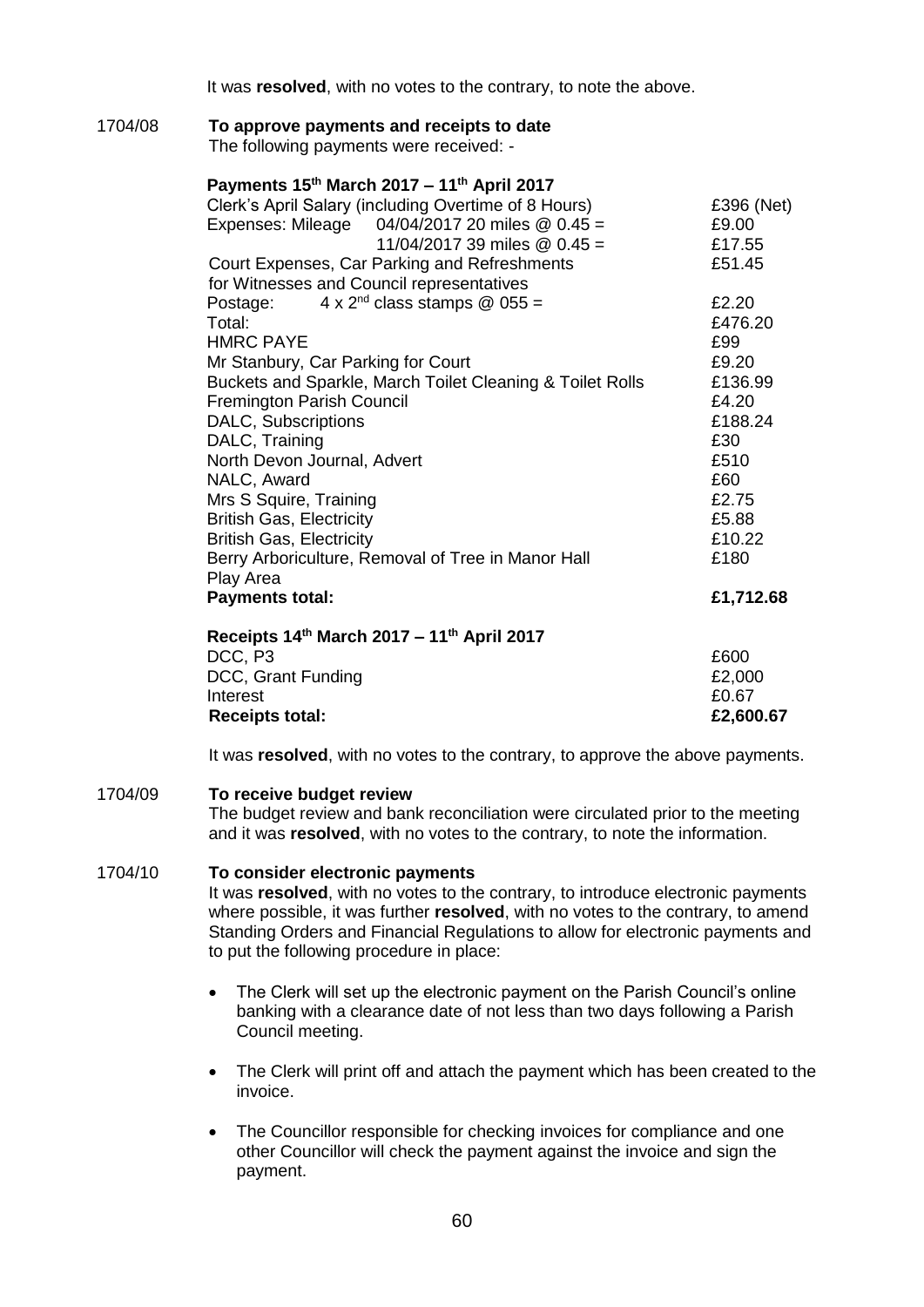- If a payment is incorrect the Parish Clerk will cancel the payment, create a new payment and, subject to Council's approval, submit to the same two Councillors for checking and approval.
- 1704/11 **To consider Financial Contribution towards Berrynarbor Village Signs**  Members were informed that due to the complex design the cost had increased and the original quotation was no longer valid. It was noted that the manufacture could supply two signs for the quoted price of £2,000 and 3 signs for £3,000. It was further noted that £2,000 had been received from the County Councillor towards the project and a VAT return was just about to be submitted to claim back over £2,000 it was **resolved**, with no votes to the contrary, to use £1,000 from the money claimed back from VAT towards the project.

Cllr Mrs Barten left the meeting.

1704/12 **To consider renewal of Devon Association of Local Councils' membership** It was **resolved**, with no votes to the contrary, to renew the Council's membership.

Cllr Mrs Barten returned to the meeting.

#### 1704/13 **To consider renewal of licence for the Emergency Sand Bunker and relocation proposals**

It was **resolved**, with no votes to the contrary, to renew the licence. Members discussed proposals to remove the flower bed, move the sand bunker and create a ramp into the car park which would allow better access. It was **resolved**, with no votes to the contrary, for the Council to meet on site to discuss and agree the proposals before seeking permission from NDC and funding for the project.

#### 1704/14 **To consider donation towards Berry In Bloom**

Cllr Stanbury left the meeting, Cllr Mrs Barten took the Chair.

Members discussed the request and the agreement that the Parish Council is providing a stone planter for Berry In Bloom, in light of this it was **resolved**, with no votes to the contrary, that the stone planter is being provided as the Parish Council's contribution for the year 2017-2018.

Cllr Stanbury returned to the meeting and resumed the Chair.

## 1704/15 **To consider donation towards the Berrynarbor Newsletter**

Members were concerned about the rise in printing costs and the lack of income from subscriptions and advertisement. It was **resolved**, with no votes to the contrary, to suspend Standing Orders to allow members to ask questions of Mrs Weedon. Mrs Weedon explained the printing costs, the amount of copies produced and the requirement and desire to stay with a local printing firm. Cllrs discussed with Mrs Weedon charging for the publication and Mrs Weedon would not wish to carry on with the publication if a charge was introduced and did not feel this could be managed. Cllrs were keen for the publication to undertake a cost savings exercise to ensure value for money and asked if Mrs Weedon could use an example of 350 copies, 6 issues a year of 48 double sided A4 (folded to A5) pages front and back colour and the rest black and white and approach three local printing firms for quotations asking the question of how far in advance a draft would be required.

Cllr Coppin left the meeting.

Cllr Mrs Gubb left the meeting and did not return.